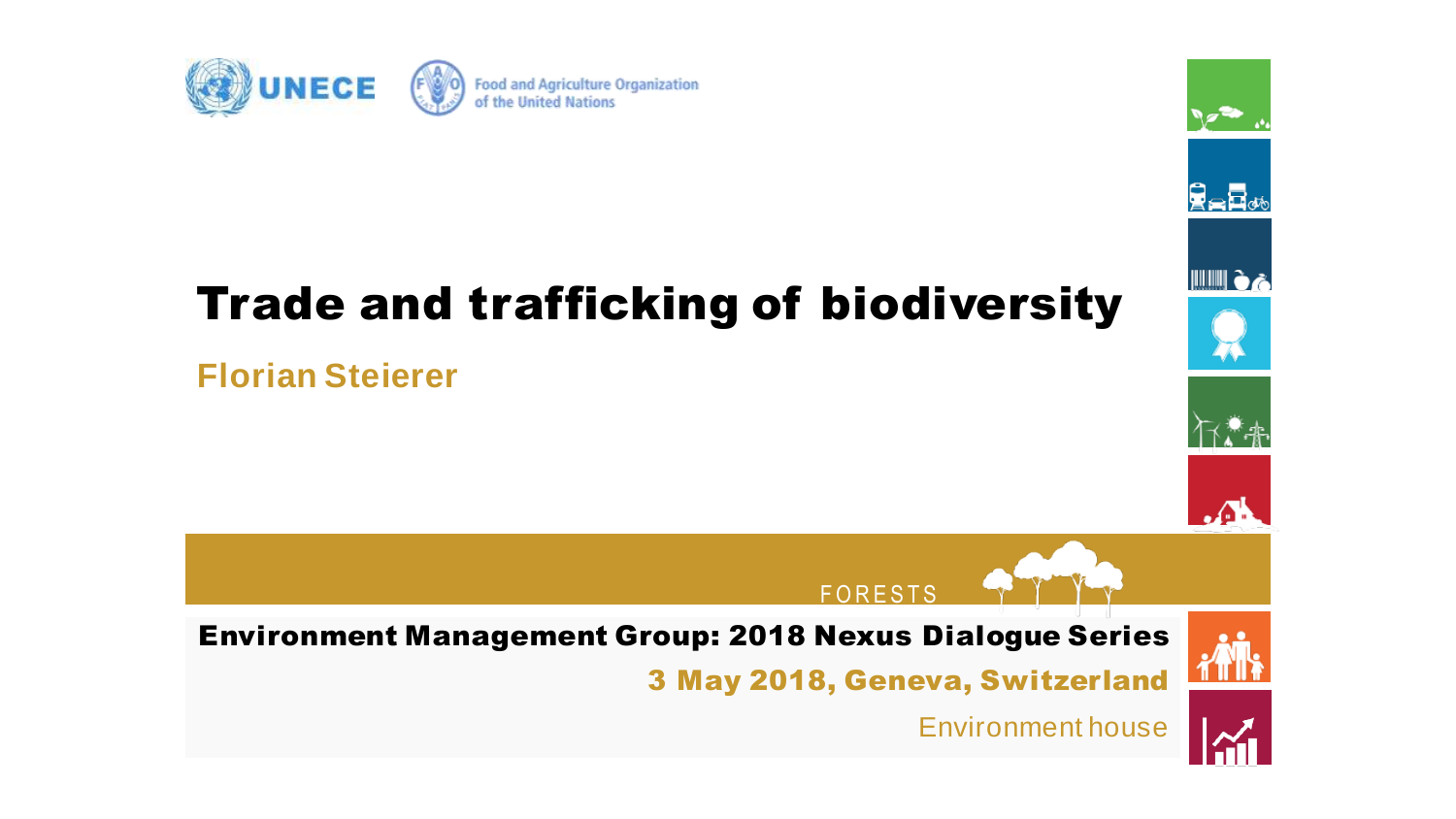# Forestry and Timber Section

### **Regional Scope**

The forest in the UNECE region covers:

- 41 % of the global total
- 85% certified area
- 60% industrial roundwood

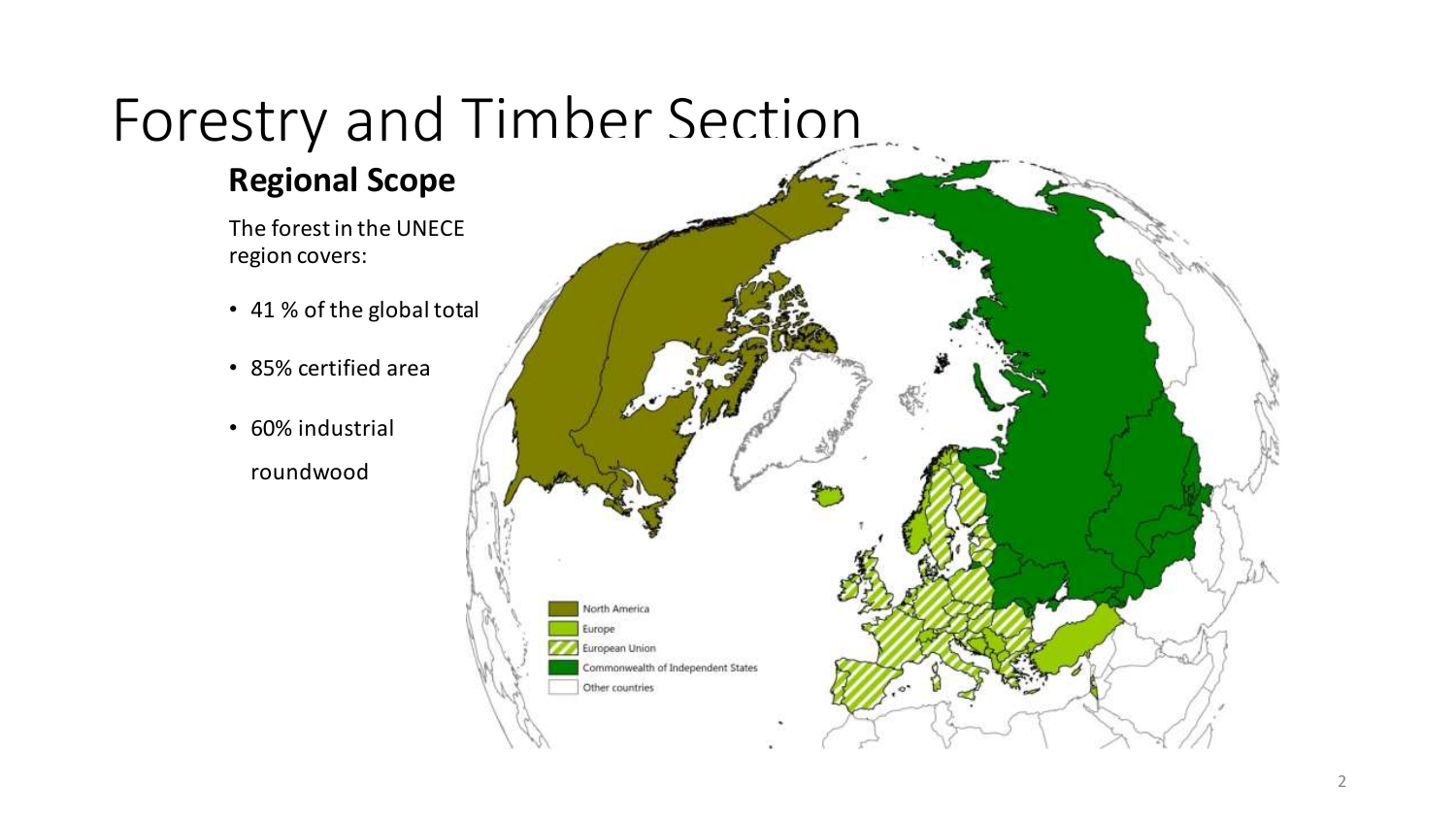### Analysis - markets



Weblink: <http://www.unece.org/forests/publications.html>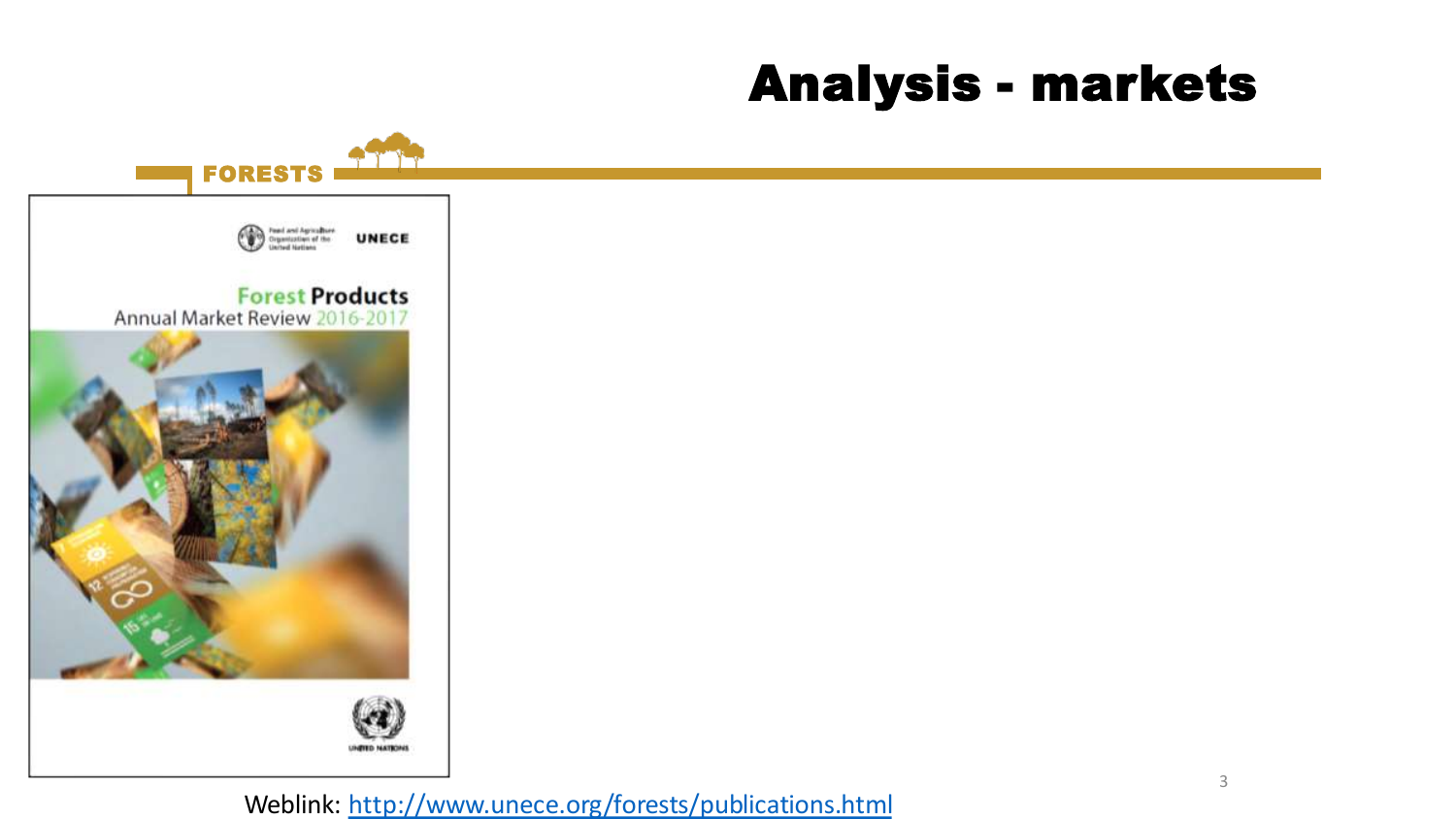### Analysis - markets

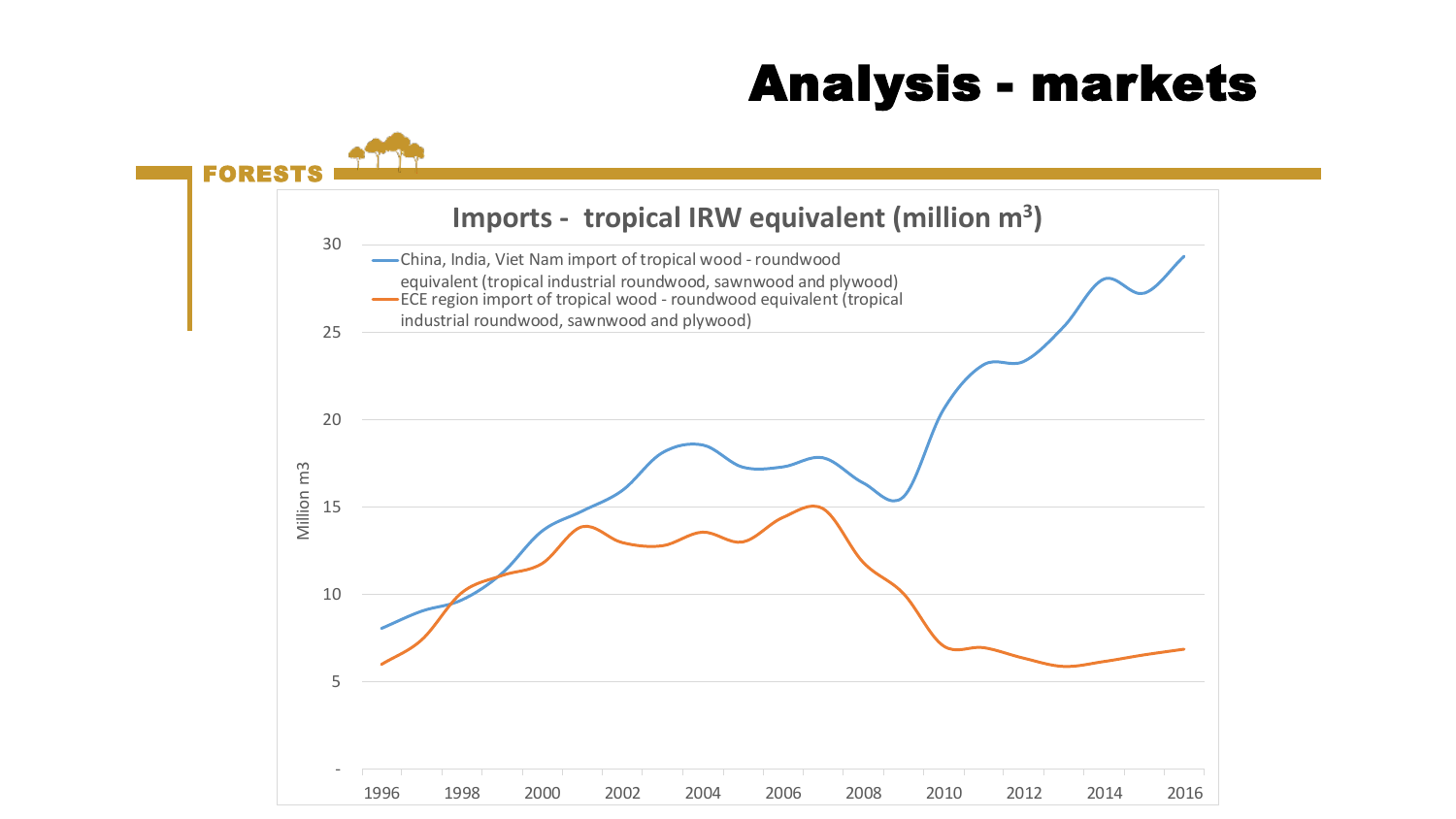### Analysis – forests & biodiversity



#### CONSERVATION OF BIODIVERSITY

Forest where the management objective is conservation of biological diversity. Includes but is not limited to areas designated for biodiversity conservation within the protected areas. Explanatory note 1. Includes wildlife reserves, High Conservation Values, key habitats and forest designated or managed for wildlife habitat protection.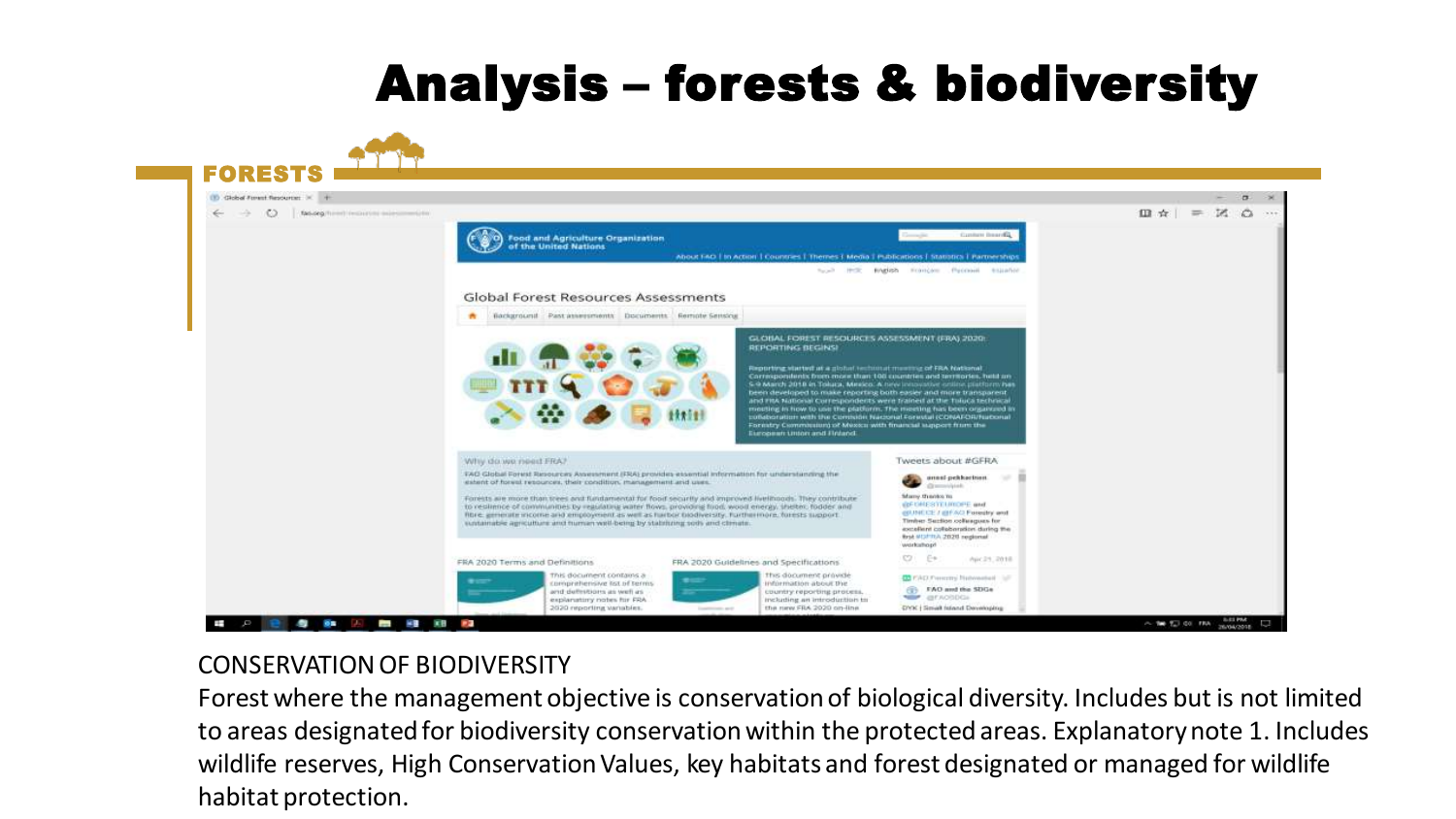### Analysis – forests & biodiversity



#### **UNECE Statistical Database**

 $\Box$  Tree species composition (Indicator 4.1.)

 $\Box$  Total forest area by expansion and regeneration (Indicator 4.2a.)

 $\Box$  Annual forest expansion and regeneration (Indicator 4.2b.)

Naturalness (Indicator 4.3.)

Area of stands dominated by introduced tree species (Indicator 4.4a.)

 $\Box$  Forest area occupied by introduced tree species (Indicator 4.4b.)

 $\Box$  Forest area affected by invasive tree species (Indicator 4.4c.)

 $\Box$  Deadwood (Indicator 4.5a.)

 $\Box$  Deadwood in forest and other wooded land by species groups (Indicator 4.5b.)

 $\Box$  Threatened forest species (Indicator 4.8.)

 $\Box$  Protected forests (Indicator 4.9.)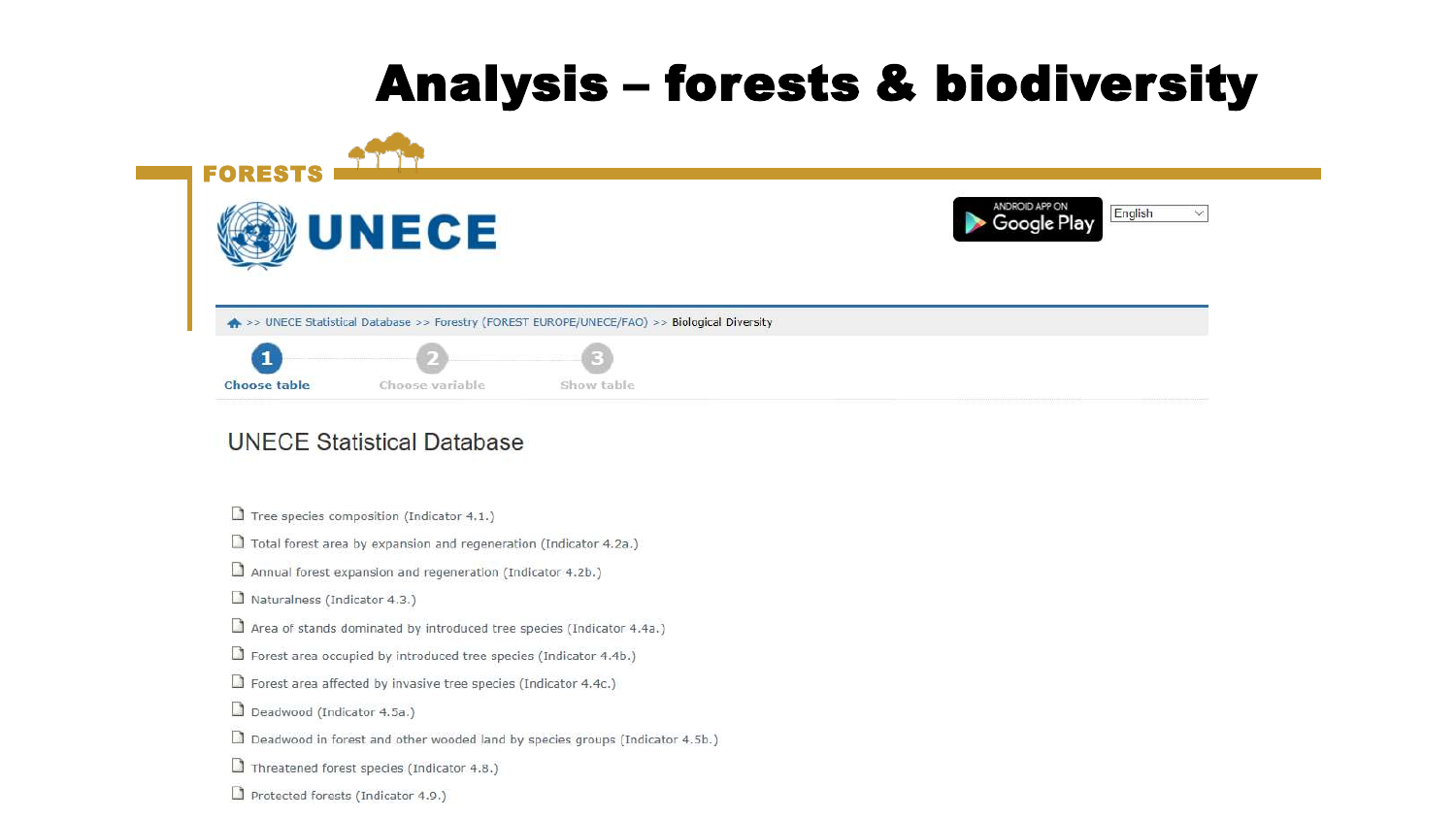### Analysis – forests & biodiversity



#### Weblink: <http://www.unece.org/forests/publications.html>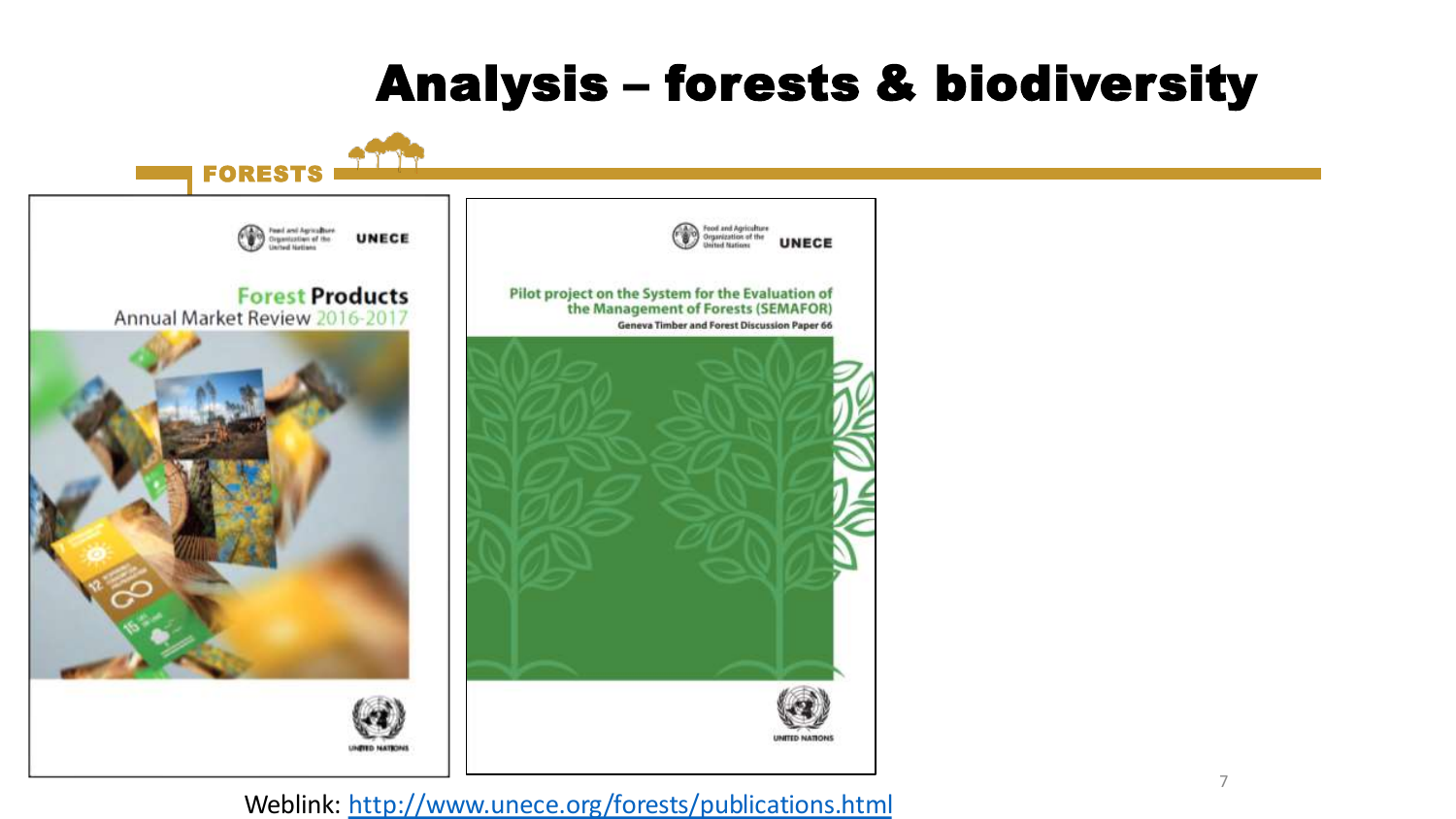### Analysis – outlook & biodiversity



#### Weblink: <http://www.unece.org/forests/publications.html>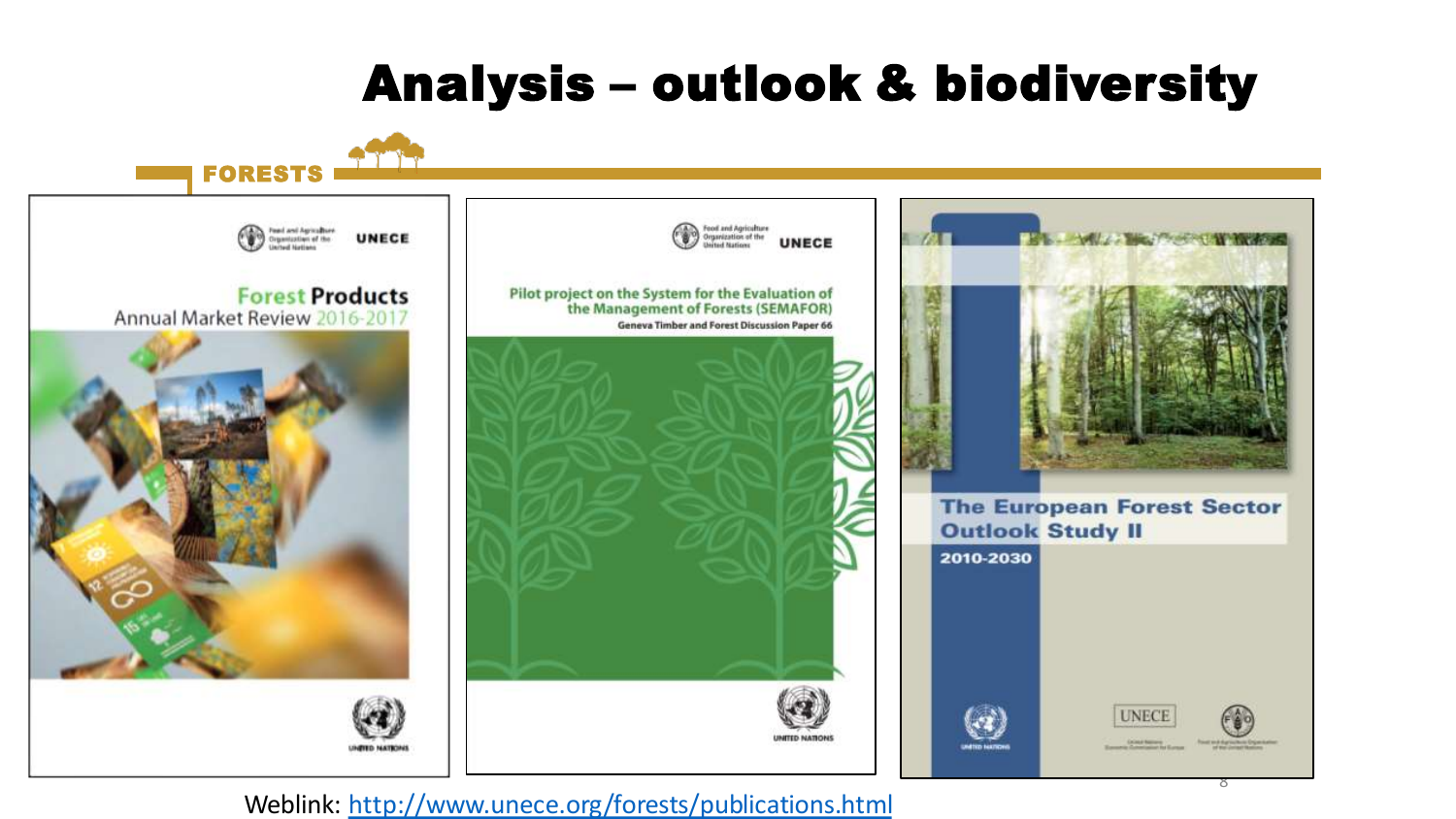

### Thank you!





**FORESTS** 

**Florian STEIERER** UNECE/FAO Forestry and Timber Section 4 May 2018, Vienna, Austria

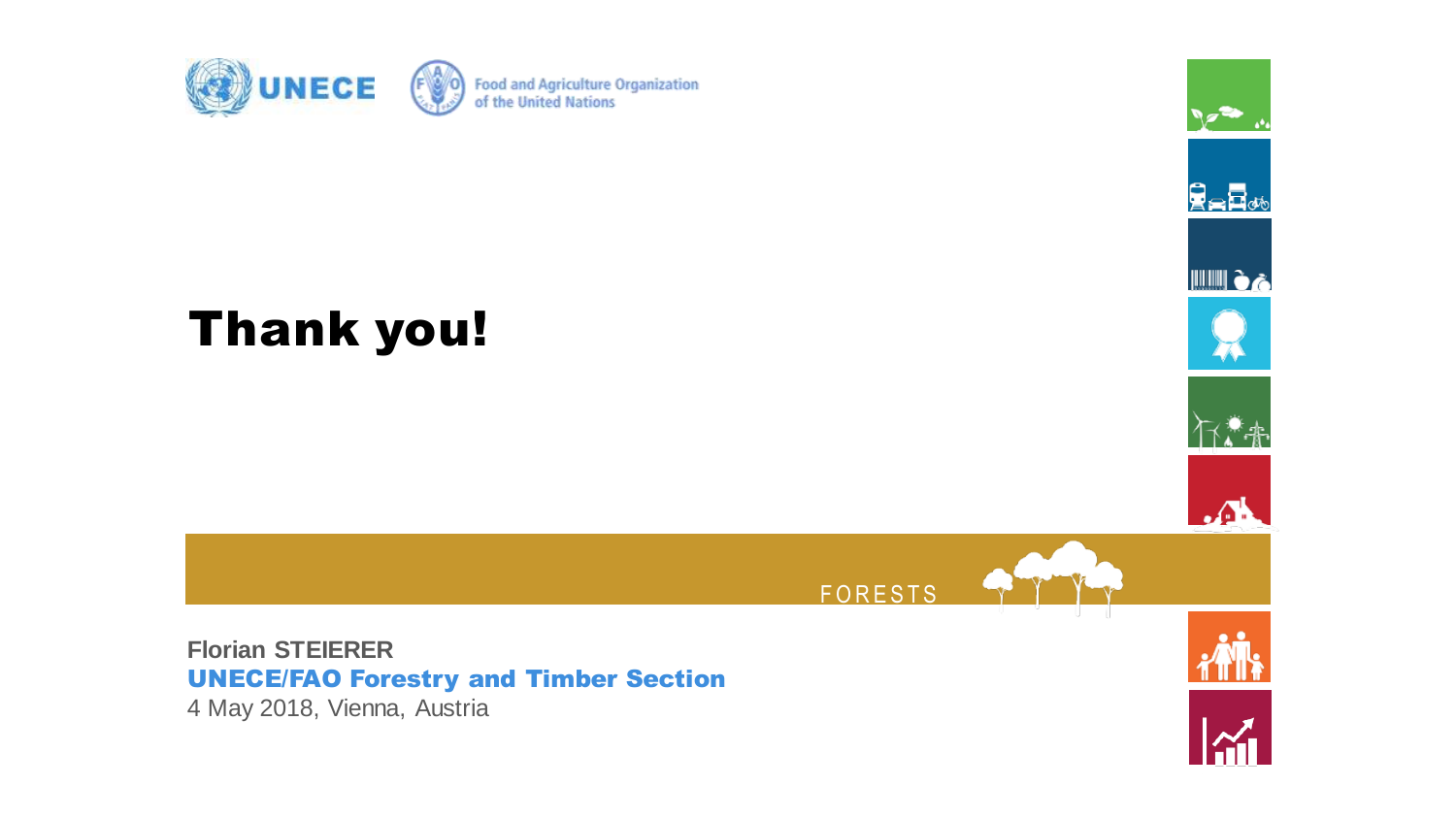# IUCN list - plants

| <b>Red list</b><br>categories | #<br><b>species</b> | %<br>species | # species $\omega$<br>temperate<br>forests* | % species $\omega$<br>temperate<br>forests* | # forest species status<br>caused by wood and<br>pulp plantations | # forest species status<br>caused by wood and pulp<br>plantations @ ECE                   |
|-------------------------------|---------------------|--------------|---------------------------------------------|---------------------------------------------|-------------------------------------------------------------------|-------------------------------------------------------------------------------------------|
| <b>Extinct</b>                | 118                 | 0.5%         |                                             | 0.1%                                        | $\bf{0}$                                                          | $\bf{0}$                                                                                  |
| Extinct in the wild           | 35                  | 0.1%         | $\overline{0}$                              | 0.0%                                        | $\overline{0}$                                                    | $\mathbf 0$                                                                               |
| <b>Critically Endangered</b>  | 2,722               | 11.2%        | 135                                         | 7.1%                                        | $\overline{4}$                                                    | $2(1 \times$ sorbus; $1 \times$ EAB)                                                      |
| Endangered                    | 4,123               | 17.0%        | 226                                         | 11.9%                                       | 21                                                                | 10 (1 x sorbus; 1 x wood fuel;<br>1 x invasive species; 3 x<br>orchids (CITIES); 4 other) |
| Vulnerable                    | 5,660               | 23.4%        | 178                                         | 9.3%                                        | 19                                                                | 12 (4 x orchids; 2 x alien<br>species)                                                    |
| <b>Lower Risk</b>             | 193                 | 0.8%         | 126                                         | 6.6%                                        | 19                                                                | 10                                                                                        |
| <b>Near Threatened</b>        | 1,808               | 7.5%         |                                             |                                             |                                                                   |                                                                                           |
| Data Deficient                | 1,956               | 8.1%         | 174                                         | 9.1%                                        | 16                                                                | 16                                                                                        |
| <b>Least Concern</b>          | 7,616               | 31.4%        | 1064                                        | 55.9%                                       | 59                                                                | 46                                                                                        |
|                               | 24,231              | 100.0%       | 1955                                        | 100.0%                                      | 138                                                               | 96                                                                                        |

\* boreal, subarctic and temperate forests Source: IUCN Red List [www.iucnredlist.org](http://www.iucnredlist.org/)